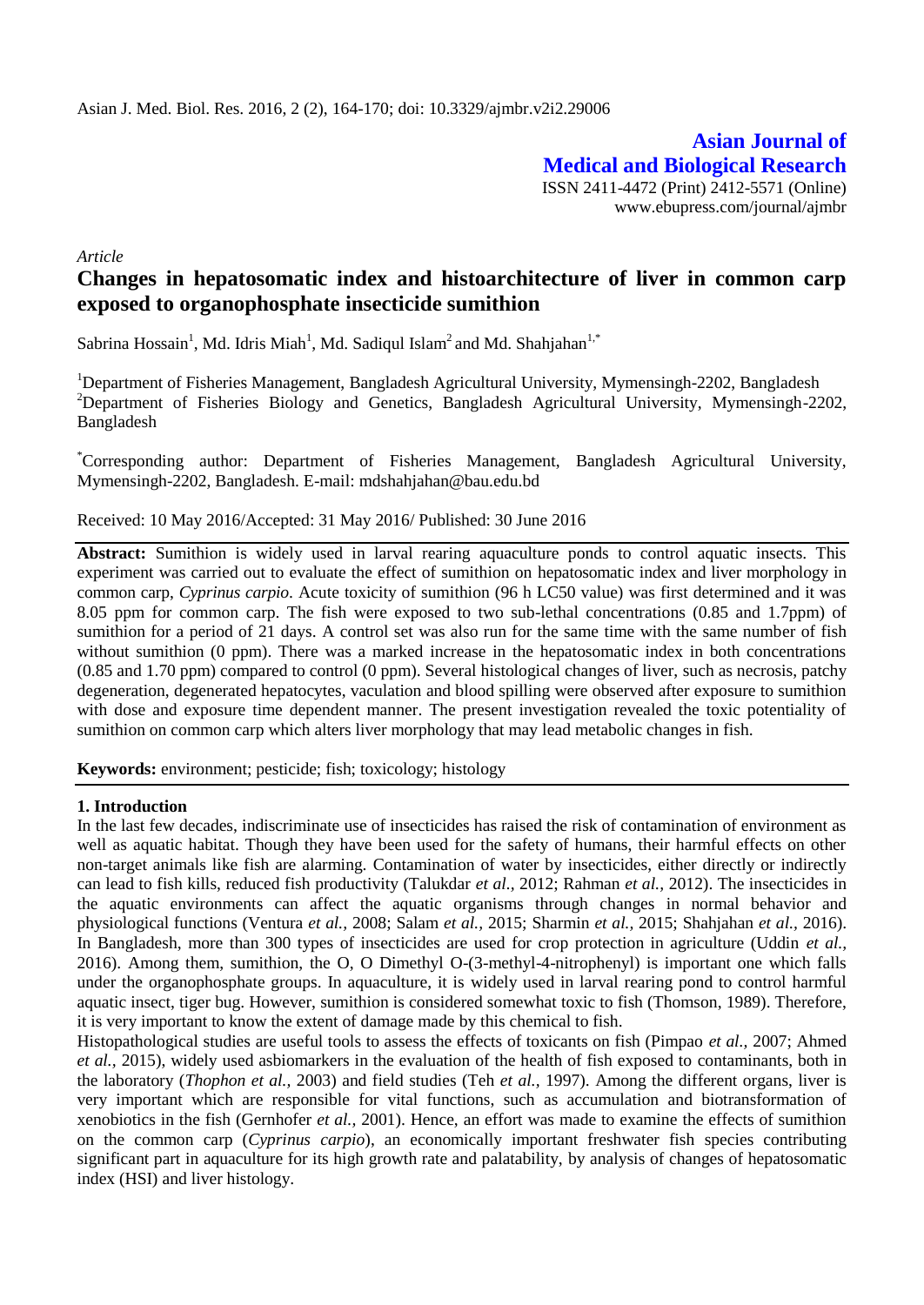# **2. Materials and Methods**

# **2.1. Animals and chemicals**

The fish used in the present study and their maintenance in the laboratory have been previously described in details (Salam *et al.,* 2015). In brief, the fish was collected from local fish farm and maintained in aquaria at 25  $\pm$  0.5°C under a controlled natural photo-regimen (14/10 h, light/dark) for a period of 21 days before the experiments. The length and weight of fishes ranged from 17 to 19 cm and 75 to 90 g, respectively. The fish were fed twice a day. The experimental procedures followed the guidance approved by the Animal Care and Use Committees of Bangladesh Agricultural University, Mymensingh, Bangladesh. To conduct the present experiment, sumithion (60E/C) was collected from retail pesticide shop from local market.

# **2.2. Determination of acute toxicity**

Acute toxicity was performed according to the standard method to determine the 96 h lethal concentration values (LC50) of sumithion. Six different concentrations (2, 4, 6, 8, 10, and 12 ppm) of sumithion with three replicates were used in the test series. Control units with three replicates were also prepared. Exceeding aeration was applied to the aquarium for 2 h in order to obtain a homogeneous concentration of the toxic compound, and then 10 fish were transferred into each aquarium. Mortality was assessed at 24, 48, 72, and 96 h after the start and dead fishes were removed immediately.

# **2.3. Experimental design and sample collection**

To conduct the experiment nine aquaria (75 cm  $\times$  45 cm  $\times$  45 cm) were first cleaned and washed thoroughly by tap water. Then the aquaria were filled with 100 L of tap water. The experiment was conducted with three treatments, each with three replications. Two sub-lethal concentrations (0.85 and 1.70 ppm) were selected considering the 96 h LC50 (8.05 ppm) value. A control set was also run for the same time and with the same number of fish but without sumithion. Ten fish were transferred in each aquarium. To collect liver fish were sacrificed at 7, 14 and 21 days after start of exposure. Collected liver was preserved in 10% formalin until use for sectioning. Hepatosomatic index (HSI) was calculated as HSI = (Liver weight (g)/Fish weight (g))  $\times$  100.

# **2.4. Histology of liver**

The fixed liver samples were passed through graded alcohol series to dehydrate them. The dehydrated liver samples were embedded into paraffin. Sectioning was done using microtome machine. The liver sections were then stained with hematoxylene-eosin stain. Finally the liver sections were observed under microscope and taken photograph.

# **2.5. Statistical analysis**

Values are expressed as means  $\pm$  standard error of means (SEM). Data were analyzed by one-way analysis of variance (ANOVA) followed by Tukey's post hoc test to assess statistically significant differences among different treatments. Statistical significance was set at  $P < 0.05$ . Statistical analyses were performed using PASW Statistics 18.0 software (IBM SPSS Statistics, IBM, Chicago, USA).

### **3. Results and Discussion**

# **3.1. Acute toxicity of sumithion in common carp**

Table 1 summarizes the mortality patterns in relation to sumithion dosages. No mortality was taken place in control samples. The 96 h LC50 was calculated by probit analysis (Figure 1). The LC50 value of sumithion for common carp during the 96 h of exposure was 8.05 ppm. The determined 96 h LC50 value of common carp in the present study is less than the values of 11.8 ppm for *Heteropneustes fossilis* and 15.3 ppm for *Gila elegance*  (Durkin, 2008; Faria *et al.,* 2010). In contrast, lower 96 h LC50 value (2.2 ppm) was recorded for *Oreochromis niloticus* (Pathiratne and George, 1998). The variation in the toxicity of the pesticides may be attributed mainly to the susceptibility of the test animals and factors like pH and hardness of water.

### **3.2. Effects of sumithion on hepatosomatic index (HSI)**

In the present study, HSI of common carp were calculated after exposed to sumithion (Figure 2). There was a noticeable increase in the HSI in both concentrations (0.85 and 1.70 ppm) compared to control (0 ppm). The values of HSI were found increasing gradually at 7, 14 and 21 days of exposure (Figure 2). The results were statistically analyzed and found to be significant  $(P<0.05)$  in higher concentration (1.70 ppm) compared to control (0 ppm). The liver plays an important role in the fat metabolism. It is already known that fat accumulated in the liver during poisoning (White *et al.,* 1973). Conversion of glycogen to glucose has been demonstrated during pesticide toxicity in several fish species (Maheswari Devi *et al.,* 1991). In our previous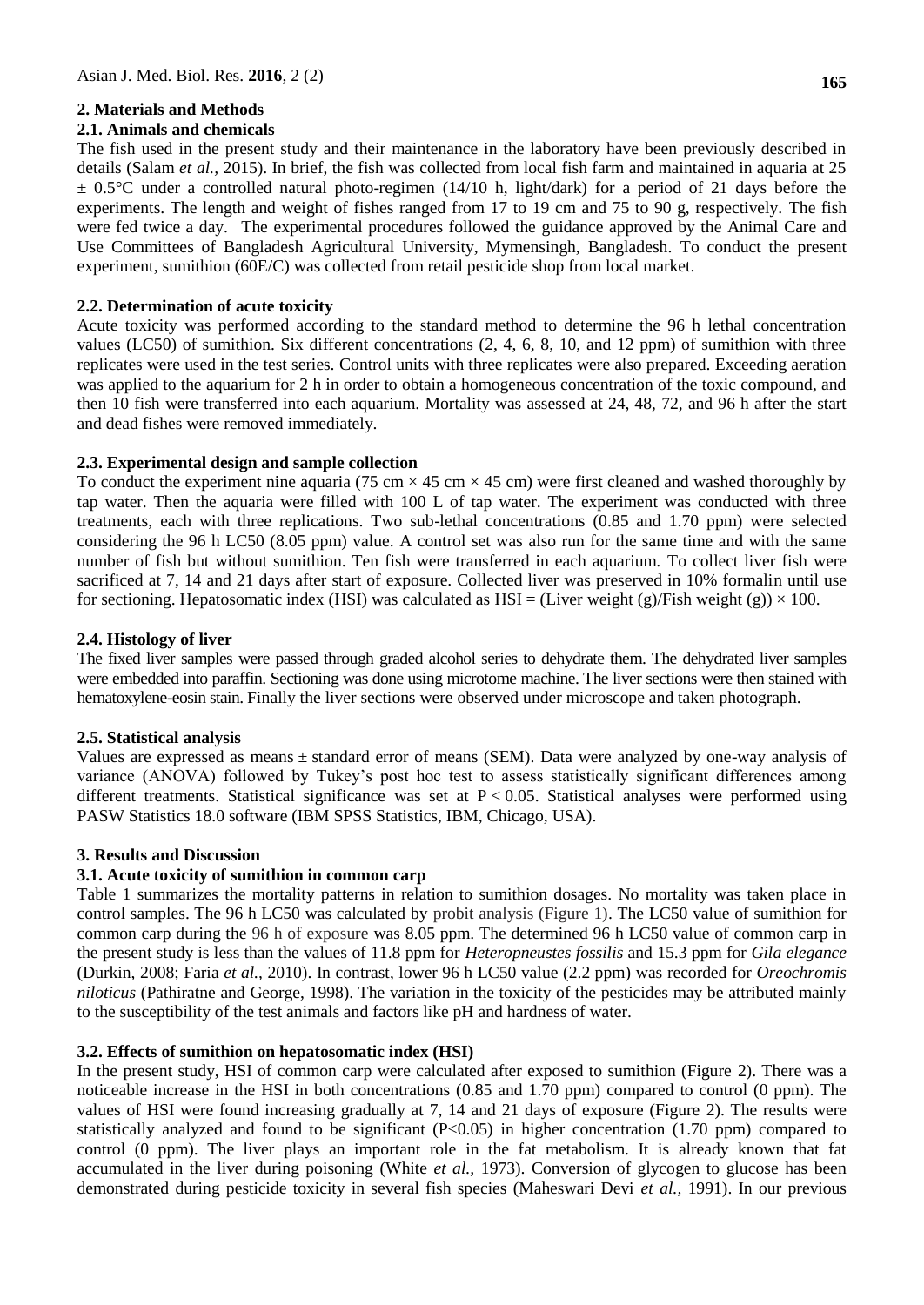study, we demonstrated increased glucose level in this fish species exposed to sumithion (Hossain *et al.,* 2015; Salam *et al.,* 2015) and Malathion (Sharmin *et al.,* 2015). Therefore, increases the HSI in the present study may be due to several changes in liver caused by the toxicity of sumithion. Increase in HSI has been reported in rats and mice exposed to dieldrin (Kolaja *et al.,* 1996) are the good agreement of our study.

**Table 1. Number of dead specimens and their percentage of mortality (in parentheses) in different concentrations of sumithion at different time intervals.**

| <b>Concentration</b> (ppm) | <b>Exposure time (hours)</b> |             |           |           |  |
|----------------------------|------------------------------|-------------|-----------|-----------|--|
|                            | 24                           | 48          | 72        | 96        |  |
| Control $(0.0)$            |                              |             |           |           |  |
| 2.0                        |                              |             |           |           |  |
| 4.0                        |                              |             | $3(10\%)$ | 6(20%)    |  |
| 6.0                        | -                            | $3(10\%)$   | 6(20%)    | $9(30\%)$ |  |
| 8.0                        |                              | $3(10\%)$   | $9(30\%)$ | 15 (50%)  |  |
| 10.0                       | 21(70%)                      | $30(100\%)$ | -         |           |  |
| 12.0                       | 27 (90%)                     | 30 (100%)   |           |           |  |



**Figure 1.Graph showing the relationship of probit of kill with log<sup>10</sup> concentration of sumithion used to deduce the LC50.**



**Figure 2. Changes in hepatosomatic index (HSI) of common carp exposed to sumithion for a period of 21**  days. The HSI (means  $\pm$  SEM; n = 6) were statistically analyzed and found to be significant (P<0.05) in **higher concentration (1.70 ppm) compared to control at 7, 14 and 21 days of exposure. Asterisk (\*) indicate the statistically significantly different (P<0.05, n=6).**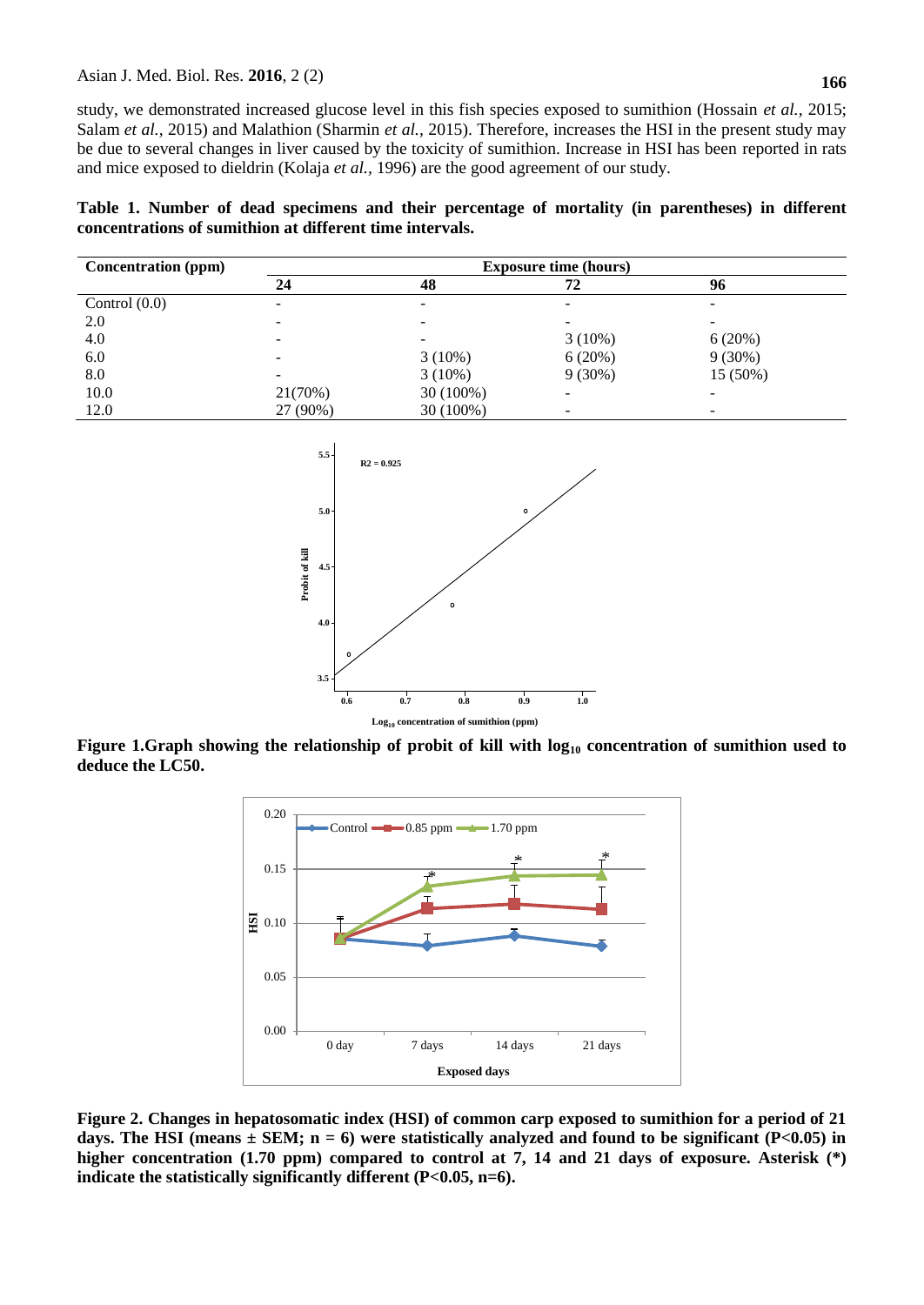

**Figure 3. Showing normal histology of liver in control group; hepatocytes (H) and hepatopancreas (HP) are regular form and systematically arranged. Stained with H & E.**



**Figure 4. Histological changes of liver after 7 days exposure of sumithion at (a) 0.85 ppm, showing extensive necrosis (N), patchy degeneration (PD),degenerated hepatocytes (DH) and vaculation (VAC); (b) 1.70 ppm, showing severe necrosis, degenerated hepatocytes and extensive vaculation.**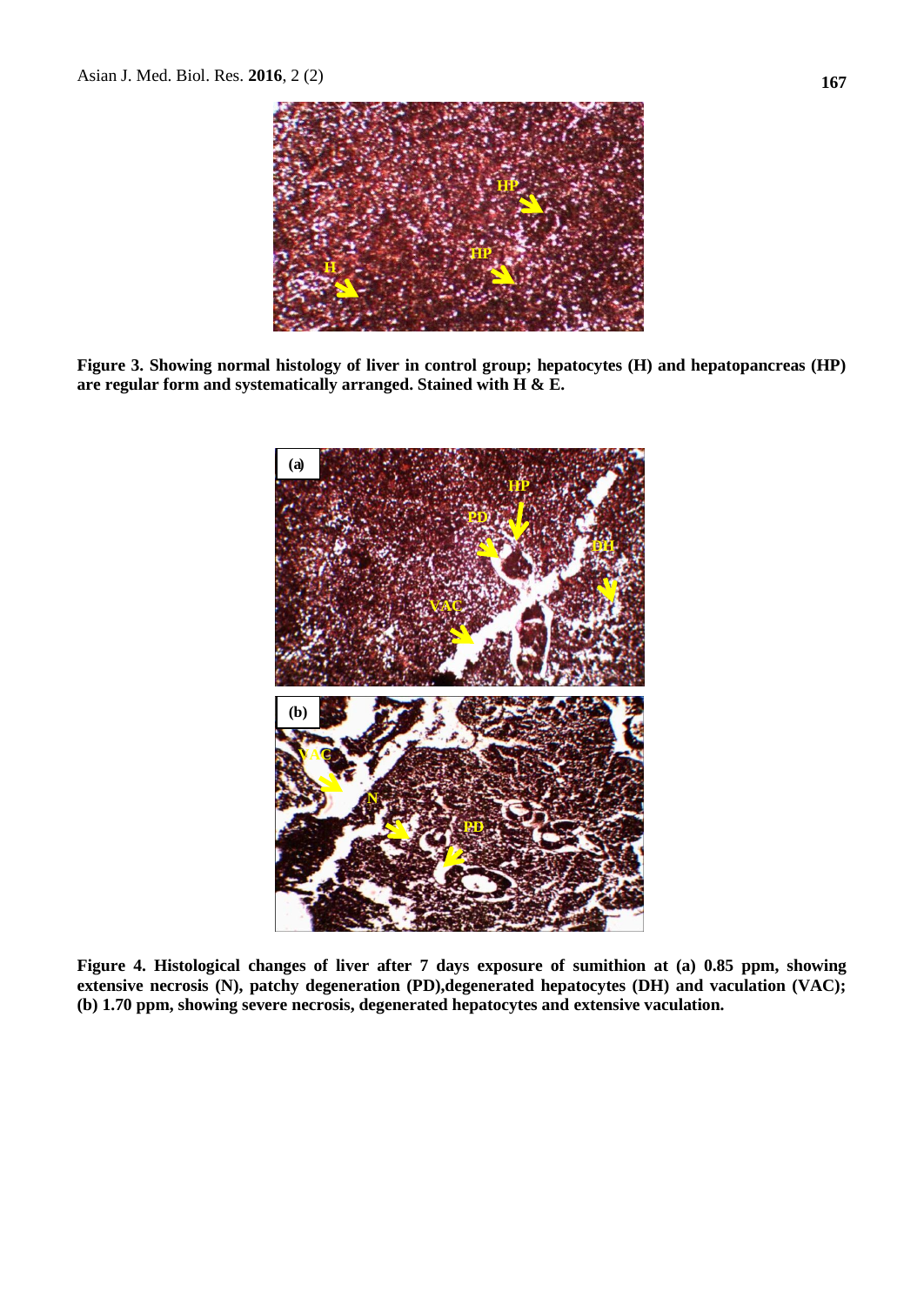

**Figure 5. Histological changes in liver after 14 days exposure of sumithion at (a) 0.85 ppm - showing huge necrosis and vaculation (VAC); (b) 1.7 ppm - showing severe necrosis, blood spilling (BS) and extensive vaculation.** 



**Figure 6. Histological changes in liver after 21 days exposure of sumithion at (a) 0.85 ppm - showing huge necrosis and vaculation (VAC); (b) 1.7 ppm - showing severe necrosis, blood spilling (BS) and extensive vaculation.**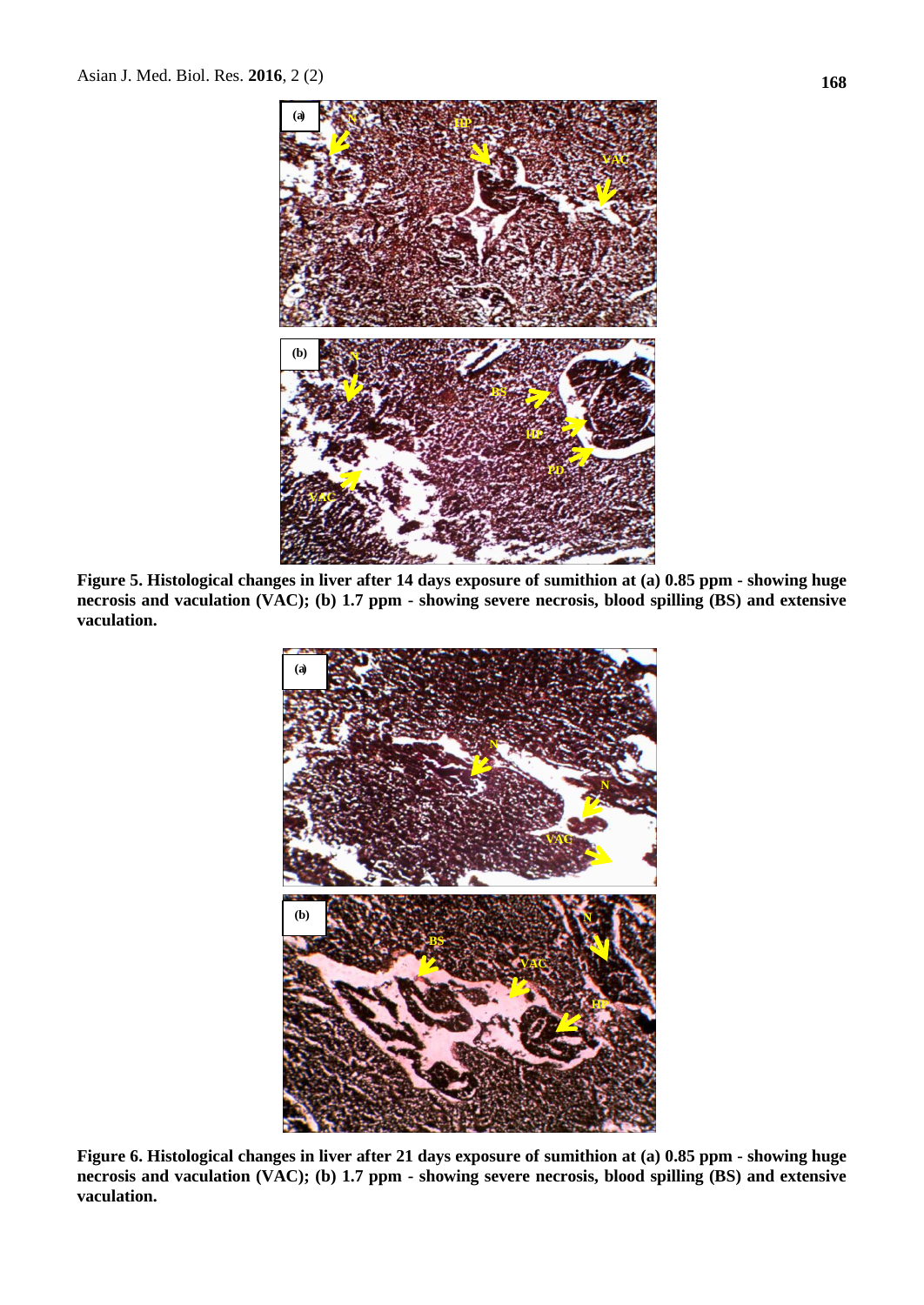### **3.3. Effects of sumithion on liver morphology**

Effects of sumithion on histoarchitecture of liver were analyzed by histology. The hepatocytes and other cells of the liver in control groups (0 ppm) were normal and systematically arranged (Figure 3). Several changes, such as necrosis (N), patchy degeneration (PD), degenerated hepatocytes (DH), vaculation (VAC) and blood spilling (BS)were found in both (0.85 and 1.70 ppm)concentrations (Figures 4, 5 and 6). The intensity of the sehistoarchitectural changes wasmore severe in higher dose and exposure time. These changes may be due to direct toxic effects of sumithion on hepatocytes, as the liver is the site of detoxification of all types of toxins and chemicals (Parikh *et al.,* 2010). The intensity of these histoarchitectural changes was more severe in higher dose and exposure time indicating that this pesticide has long-term effects on fish body. Parallel observations have also been reported in *Heteropneustes fossilis* exposed to Diazinon (Kabir and Begum, 1978), *Channa punctatus* exposed to Endrin (Shastry and Sharma, 1979), *Brachydanio rerio* exposedto Dimethoate 500 (Rodrigues and Fanta,1998), Neotropical fish with various pesticides (Camargo and Martinez, 2007), and *Tilapia zillii* and *Soleavulguris* (Mohamed, 2009). In our previous study, we demonstrated histological changes in liver of this fish species exposed to organophosphate pesticide Malathion (Sharmin *et al.,* 2015). The hepatocytes exhibited reduction in their size and peripheral accumulation of cytoplasm after 20 days of exposureto organophosphate pesticide, Nuvan in the catfish *Clarias batrachus* (Shukla *et al.,* 2005). Therefore, considering the previous observations, the present study revealed that sumithion is toxic for fish and alter the physiological functions of their body.

### **4. Conclusions**

To know the toxicological effects of an organophosphorous pesticide sumithion on fish, we examined the effects of sumithion on HSI and histoarchitecture of liver in common carp. The insecticide sumithion exhibited potential toxicity to common carp in sub-lethal concentrations, causing noticeable changes in HSI along with several histological changes of liver. Sumithion showed more toxicity as increased dose and exposure time. Common carpcan be regarded as a bioindicator of environmental contamination and can be used as a model for toxicological testing. The findings of this study provide a warning that the indiscriminate use of sumithion can affect the structural integrity of the liver of fish, causing various disturbances in health and wellness in fish farming systems.

### **Acknowledgements**

This work was supported by a grant of Impact of Aquaculture Drugs and Chemicals on Aquatic Ecology and Productivity Project (IADCAEPP) provided by Bangladesh Fisheries Research Institute (BFRI), Mymensingh-2201, Bangladesh.

### **Conflict of interest**

None to declare.

#### **References**

- Ahmed SI, MK Ahmmed, SK Ghosh, MM Islam and M Shahjahan, 2015. [Histo-architectural changes of](https://scholar.google.co.jp/scholar?oi=bibs&cluster=3033096463347775906&btnI=1&hl=en)  [intestinal morphology in Zebra fish \(](https://scholar.google.co.jp/scholar?oi=bibs&cluster=3033096463347775906&btnI=1&hl=en)*Danio rerio*) exposed to Sumithion. Res. Agric. Livest. Fish., 2: 499- 506.
- Camargo MM and CB Martinez, 2007. Histopathology of gills, kidney and liver of a Neotropical fish caged in an urban stream. Neotrop. Ichthyol., 5: 327-336.
- Durkin PR, 2008. Malathion; Human Health and ecological risk assessment. Final report submitted to Paul Mistretta, PCR, USDA/Forest Service, Suthern region, Atlanta Georgia. SERA TR-052-02-02c; p. 325.
- Faria IR, AJ Palumbo, TL Fojut and RS Tjeerdema, 2010. Water quality criteria report for Malathion. Phase III: Application of the pesticide water quality criteria methodology. UCDAVIS, 7; p. 64.
- Gernhofer M, M Pawet, M Schramm, E Müller and R Triebskorn, 2001. Ultrastructural biomarkers as tools to characterize the healthstatus of fish in contaminated streams. J. Aqua. Eco. Stress Recov., 8: 241-260.
- Hossain S, MH Khatun, MK Rahman and M Shahjahan, 2015. Impacts of sumithion on blood glucose and some hematological parameters in common carp. Int. J. Environ., 5: 8-13.
- Kabir SMH and R Begum, 1978. Toxicity of three organophosphorus insecticides to Singhi fish *Heteropneustes fossilis* (Bloch). Dhaka Univ. Stud., 26: 115-122.
- Kolaja KL, DE Stevenson, JT Johnson, EFJ Walborg and JE Klaunig, 1996. Subchronic effects of dieldrin and phenobarbital on hepatic DNA synthesis in mice and rats. Fundam. Appl.Toxicol., 29: 219–228.